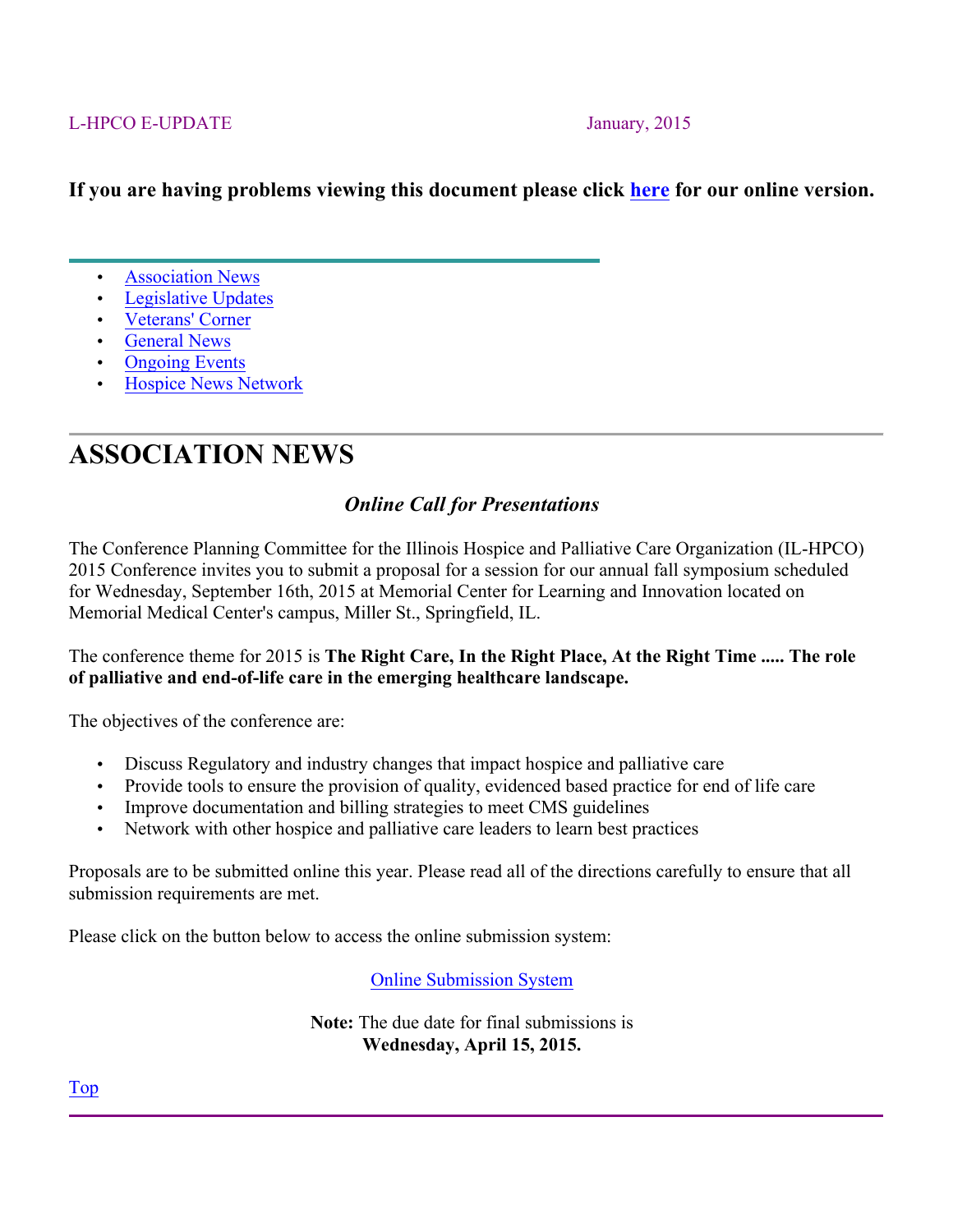

# 2015 Annual Education Conference

The Right Care, In The Right Place, At The Right Time

The role of palliative and end-of-life care in the emerging healthcare landscape.

September 16, 2015 - Springfield, IL

# **SAVE THE DATE!**

### **Tuesday, September 15, 2015**

Pre-Conference Workshop and Welcome Reception

5:00 – 9:00 pm

The Doubletree – President Abraham Lincoln Hotel – Springfield, IL

**Wednesday, September 16, 2015**

Conference

8:00am-4:30pm

### **Memorial Medical Center Campus**

Miller Street

Springfield, Illinois

CEs sponsored by Joliet Area Community Hospice

*Keynote Speaker:* Gary Gardia, MEd, MSW, LCSW

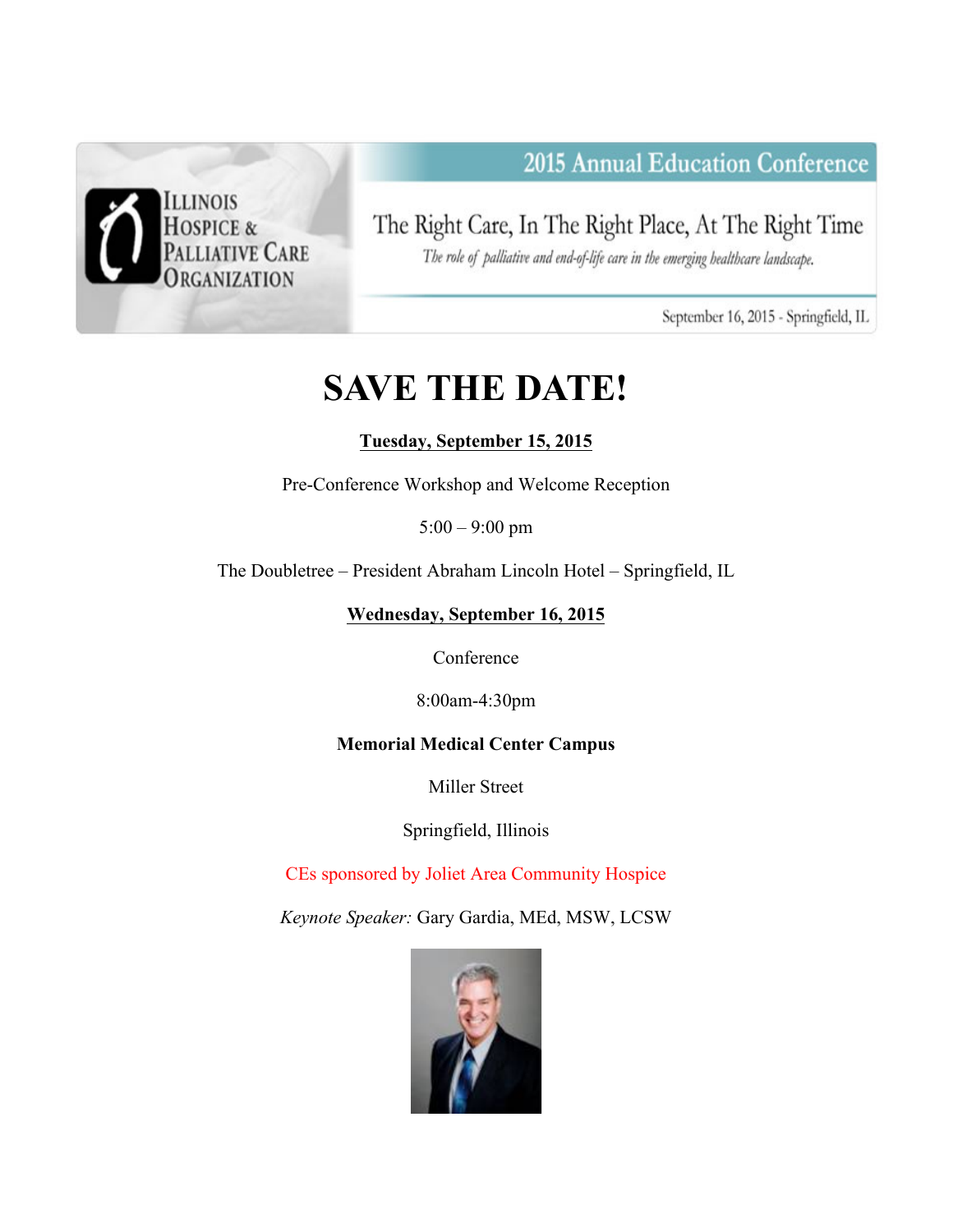#### *Imagine....life with passion, courage and integrity regardless of the time we have left.*

#### **We look forward to having Gary join us as our Keynote Speaker!** (See more about Gary at www.garygardia.com)

Joliet Area Community Hospice (OH - 373, 1/31/2014) is an approved provider of Continuing Nursing Education by the Ohio Nurses Association (OBN-001-91), an accredited approver by the American Nurses Credentialing Center's Commission on Accreditation.

Joliet Area Community Hospice is recognized as an approved C.E. sponsor by the Illinois Department of Financial and Professional Regulation for Professional Counselor/Clinical Counselor, Nursing Home Administrator and Social Worker.

**6.0 continuing education hours will be awarded for this activity**

### **LEGISLATIVE NEWS**

#### **Betsy D. Mitchell, MPA IL/HPCO Legislative Consultant**

*Betsy D. Mitchell, MPA, IL-HPCO's legislative consultant in Springfield, IL, offers her report on pending bills and relevant state legislation. Her column is a regular feature in the e-news.*

#### **Attention: Hospice Care NOT in FY16 Budget**

As time has gone by, more and more information has been released on the budget. We now know that Hospice Care is not included in the Illinois Department of Healthcare and Family Services FY2016 budget. All Optional Services, which includes Hospice Care, have been "zeroed-out" of the Governor's proposed budget. Two things to remember:

- This is a proposed budget made by the Governor to the Illinois General Assembly. Legislators have just begun the process of holding hearings on each agency's budget.
- A few years ago, it was recommended that Hospice Care not be funded. After numerous meetings and phone calls from all of you, Hospice Care was reinstated. Once again, we need to loudly let our legislators know what this would mean to your community if you could not take care of Medicaid patients.

Watch closely for additional information on this vital issue. If you do not know who to contact, contact me Betsy@cook-witter.com and I will help you find out who represents you in Springfield so you contact your legislators.

#### **Jim Parker, Director of Medicaid**

Jim Parker, Director of Medicaid for the Illinois Department of Healthcare and Family Services will be leaving the Department at the end of March. He has served the State of Illinois for many years. More importantly, he has been a good friend to the Illinois Hospice and Palliative Care Organization. We always